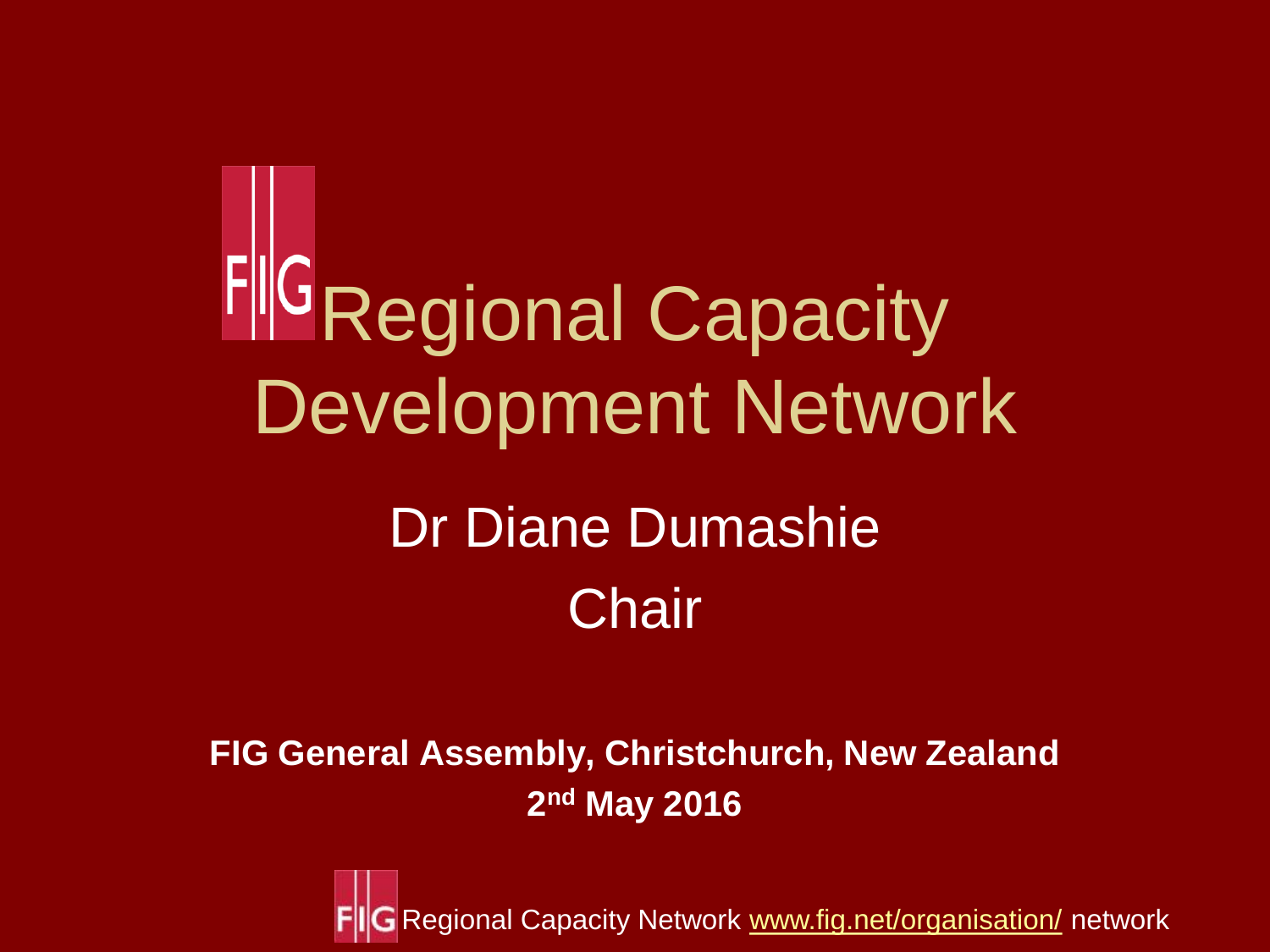## **2016 Working Week Overview**



1.Network Overview

### 2.Activities in the Network

3.Upcoming Regional Proposals

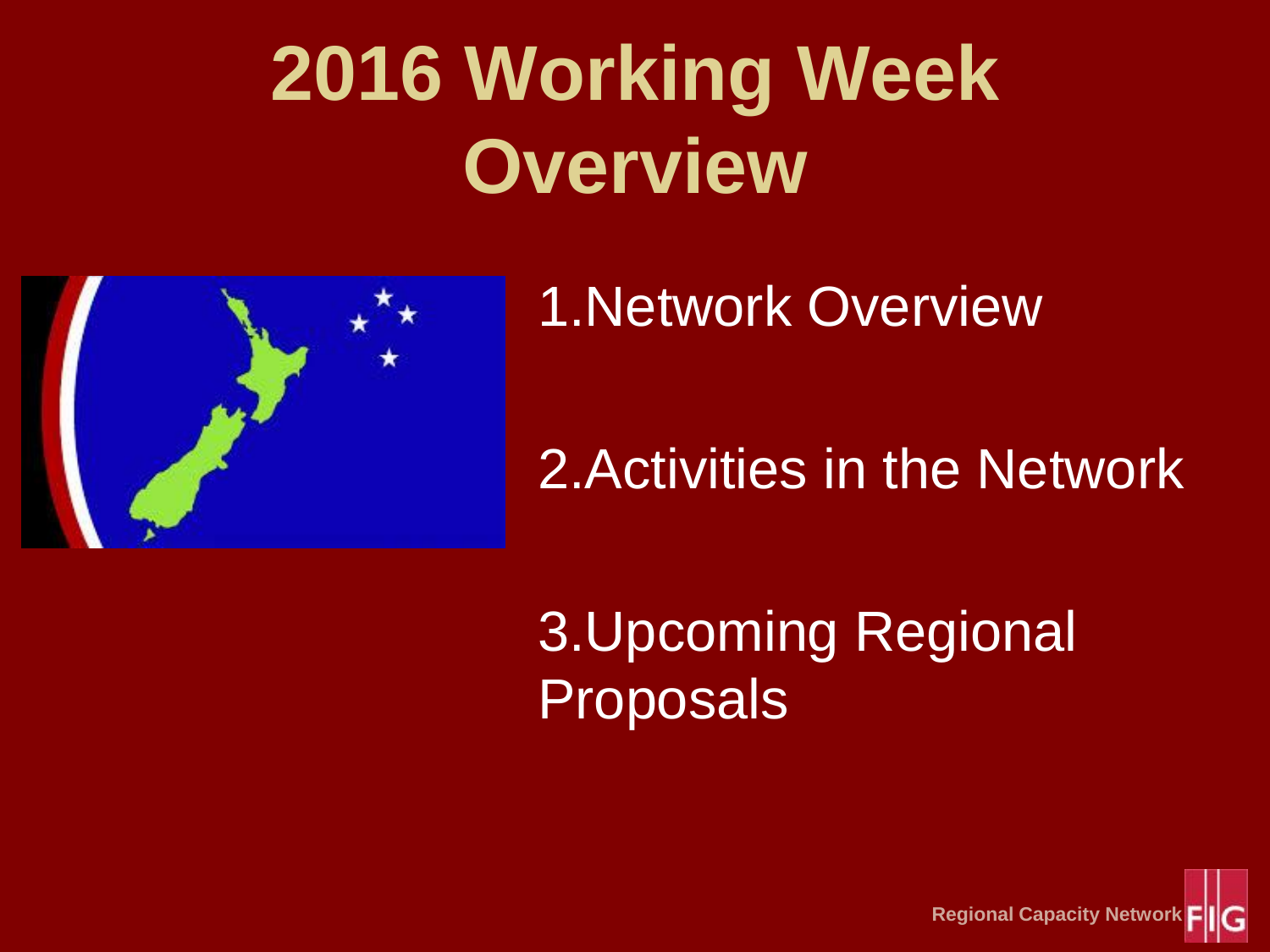## I Regional Network Objectives

### **FIG global regions to identify**

- What their continuing capacity needs are And,
- How a Regional FIG platform could help

### **Networks:**

- Established: Africa Regional Network (ARN)
- New: proposal under consideration by GC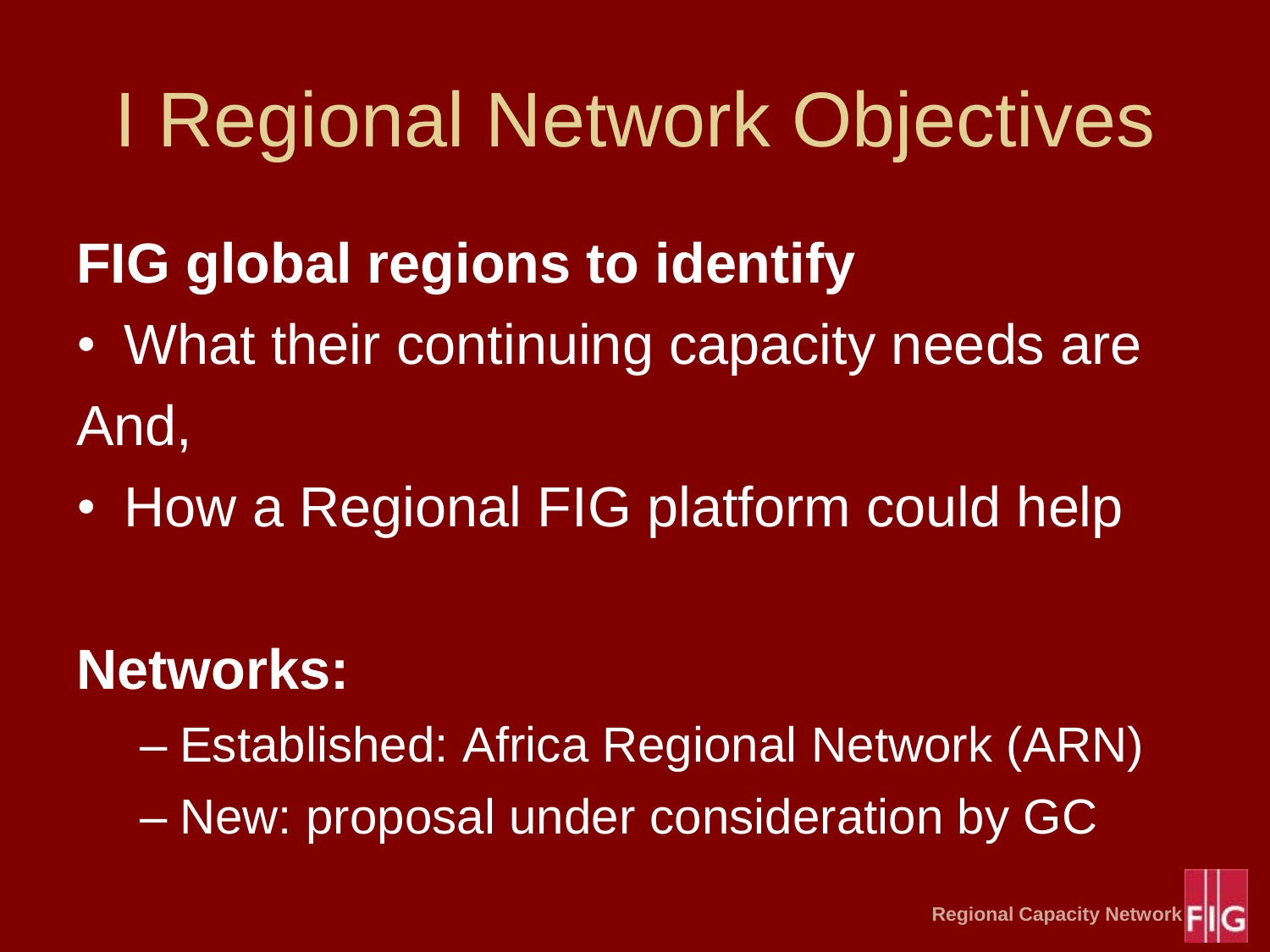# II Africa FIG Regional Network (ARN)



Activities in 2015:

- Purpose
- Place
- Partnership
- People
- Next Steps

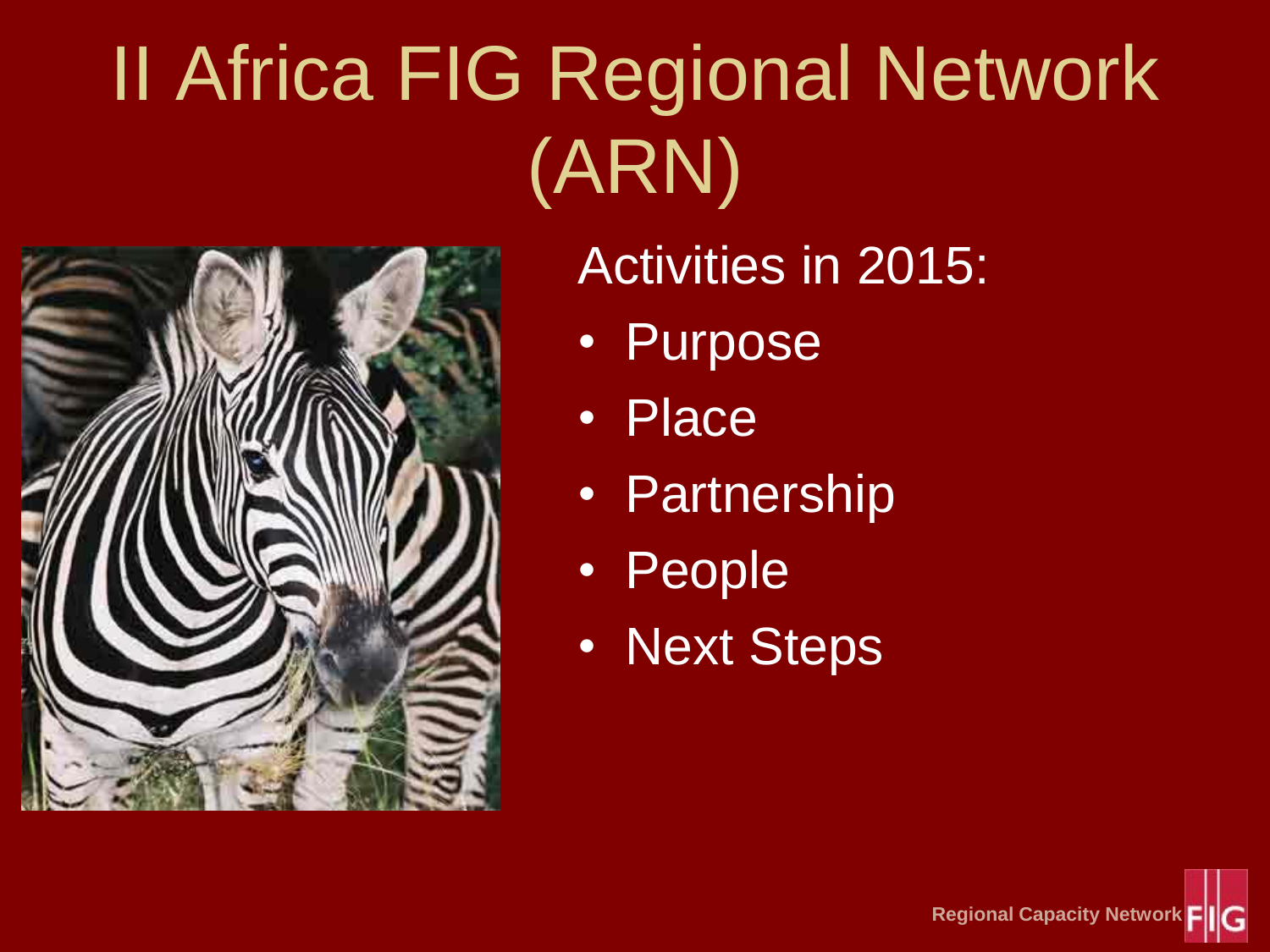## **Purpose** What we were asked by GA

NITED STATES



- Consolidate what has been achieved,
- Continue momentum, and
- Engage at all levels of societal institutions

#### **Achieved by**

• Hosting and developing annual capacity development and engagement forums……

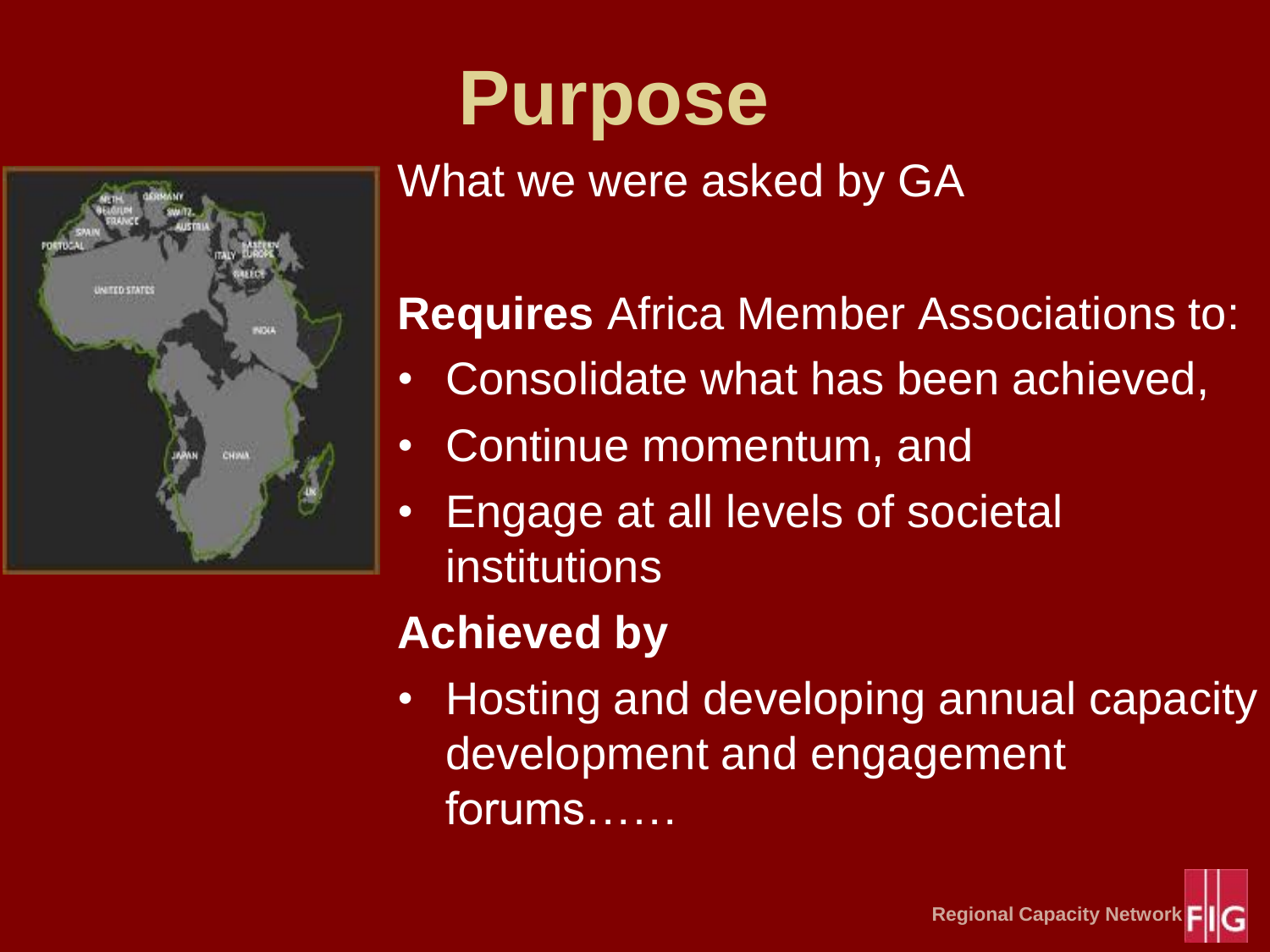# **Place 2015 Lukenya, Nairobi, Kenya**



#### Activity:

- Workshop: 40 Registered
- Representation from West, East and Southern Africa
- Documented: Agenda for Action
- Partnerships: Hosted and Supported by the FIG Family…….

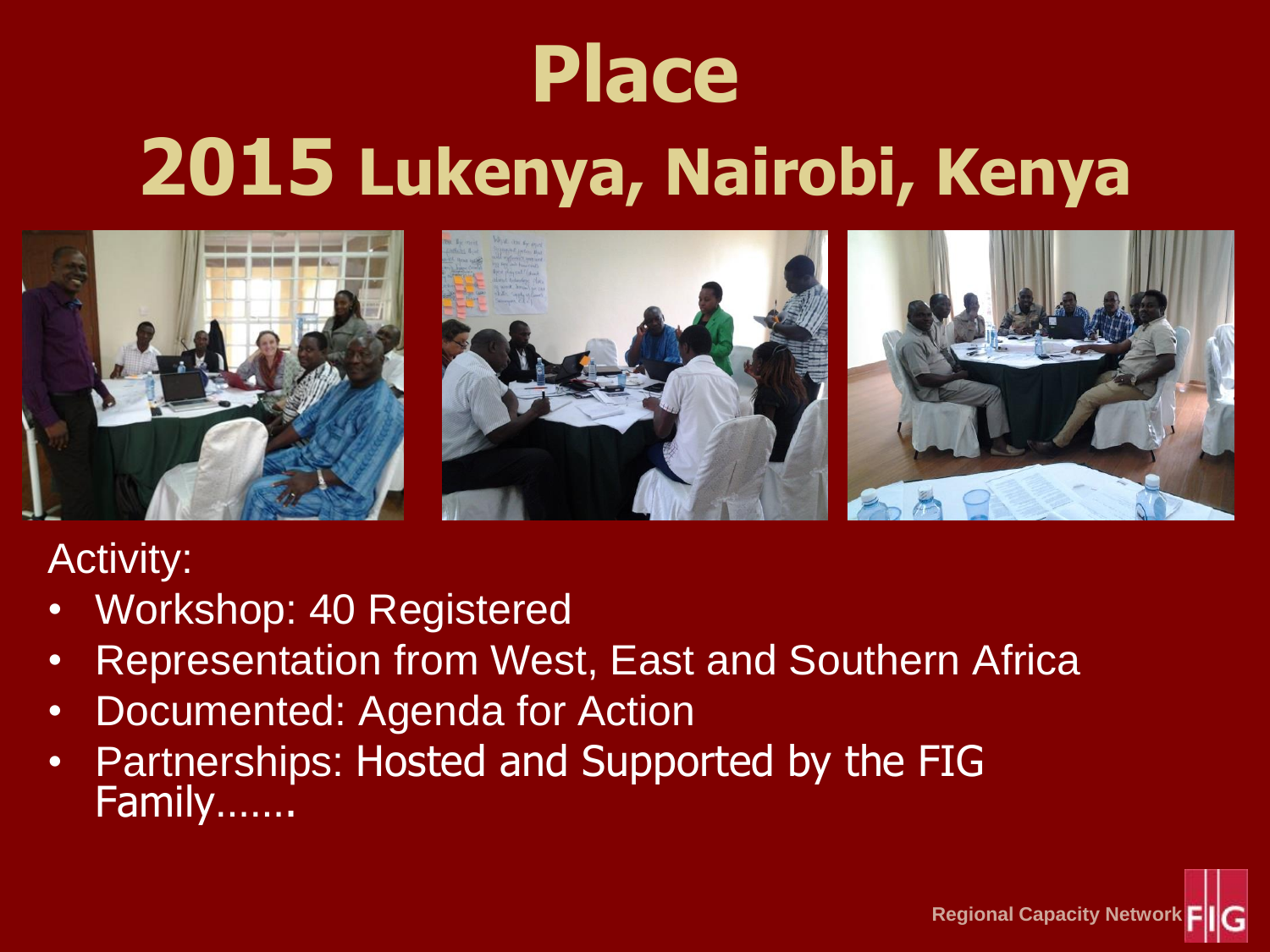# **Partnership- FIG Family Our Host**

- **President Paul Wambua**
- Institution of Surveyors Kenya (ISK)
	- **Gasant Jacobs**
- Regional Director Thompson Reuters • (FIG Corporate, ARN 2015 sponsor)

- **Pamela Agbonika,**  Africa Young Surveyors Network (FIG)

**Regional Capacity Network**



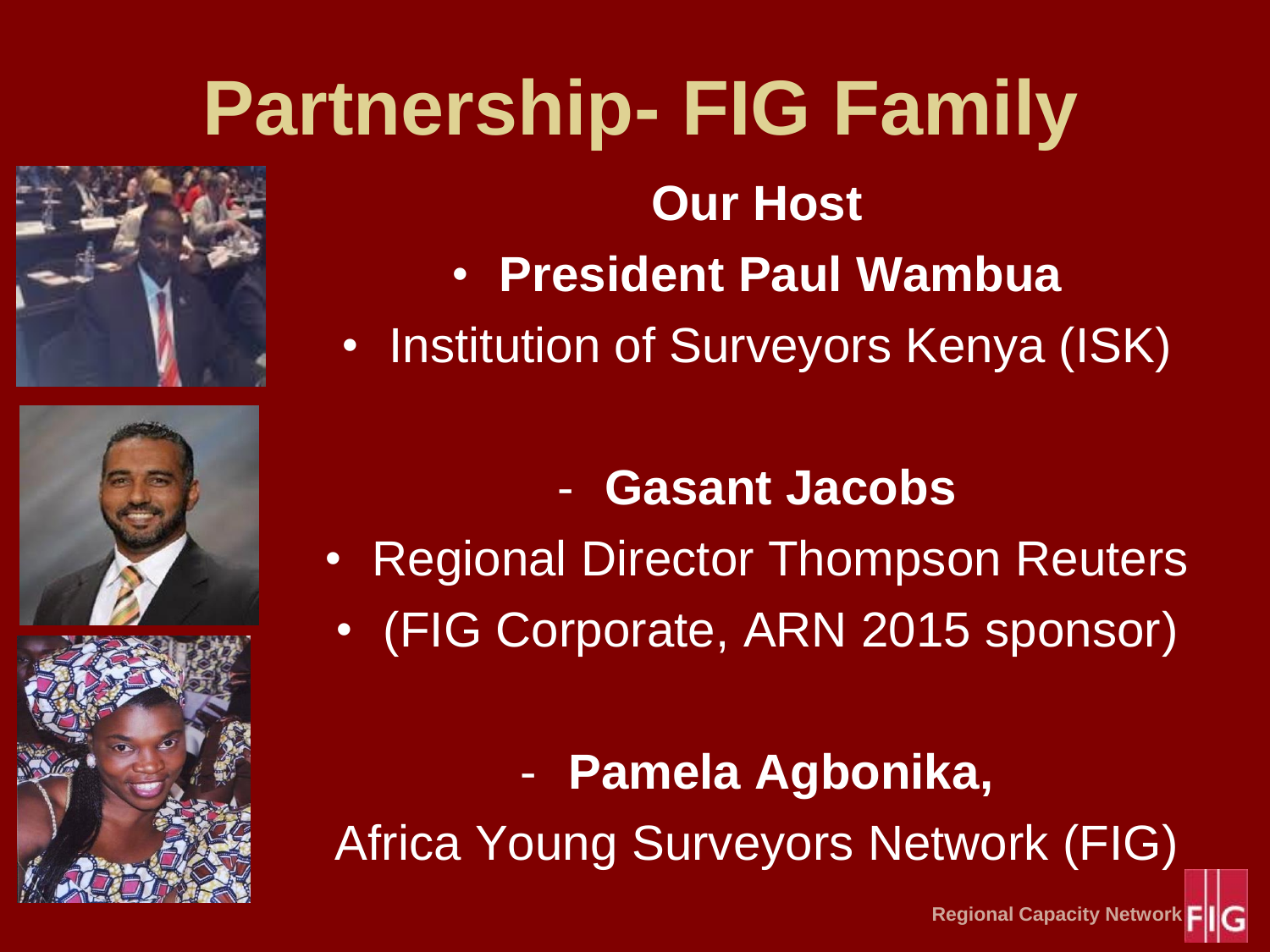### **People**

### **Generational Diversity and Technology in the Land Professionals Sector**



Deliberations; The future of work is already here… are you ready?

**Regional Capacity Network**

- **Diversity** Inter generational
- **Big Data**  Technology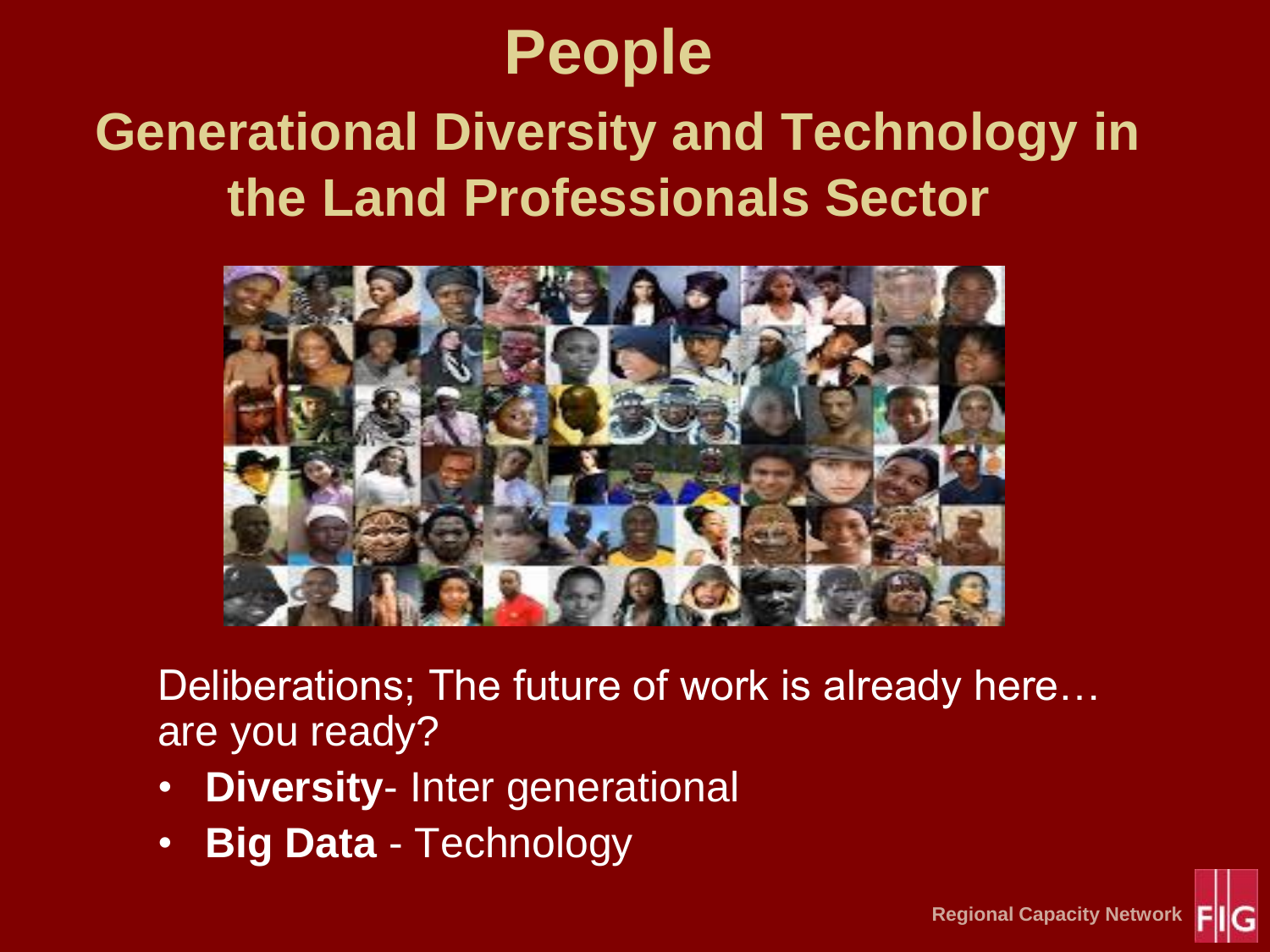

#### *How do our African Continental Associations and Educators Assist professionals to build diverse and inclusive organisations?*

Key Purpose

- **Aware** of inter generational diversity
- **Affects** our professional work place
- **Acknowledge** skills to handle Big Data, and
- **Accordingly,** measure the impact on society using the SDGs

#### **Workshop Output………**

**Regional Capacity Network**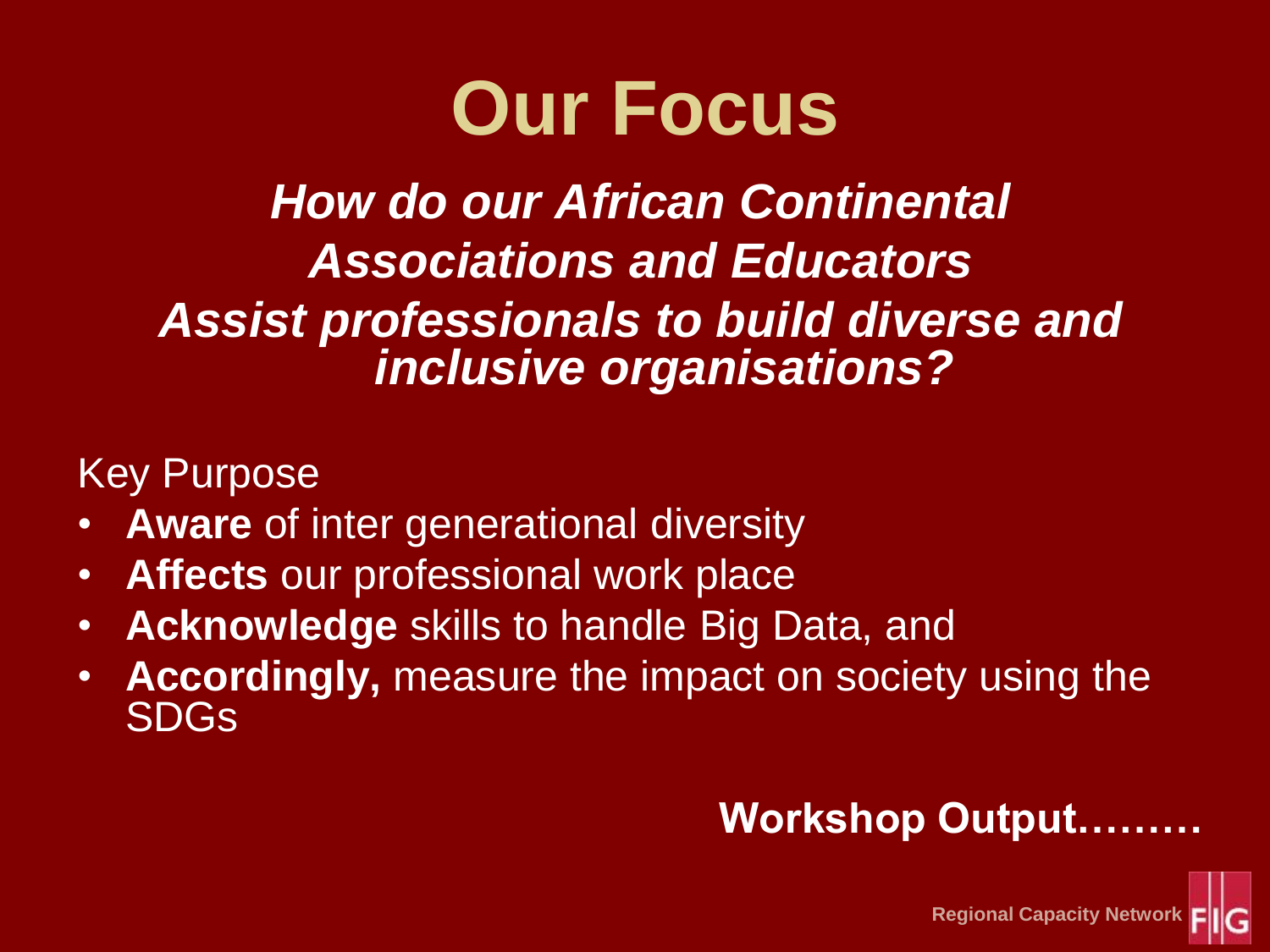### **Outcome: Agenda for Action Fact Sheets: Building Diverse & Inclusive Organisations**

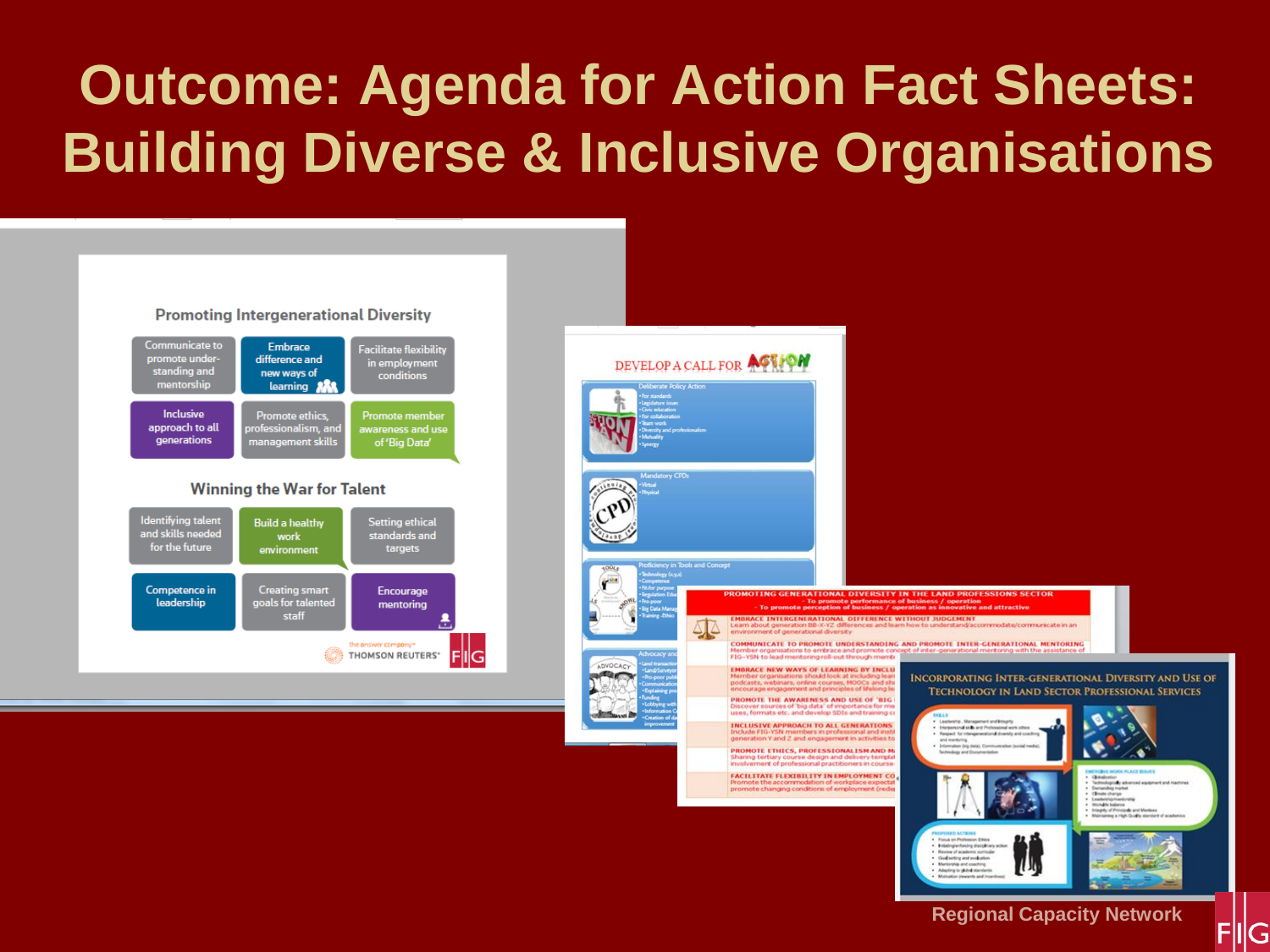

## **Agenda for Action Implementation**

- **Responsibilities**
	- Member Associations to use this document to encourage their own individual Professionals to engage
- **Roles**
	- YS Africa Mentoring activity
	- Individuals to mentor recognising two-way learning, because
	- Big Data and our work place is across four generations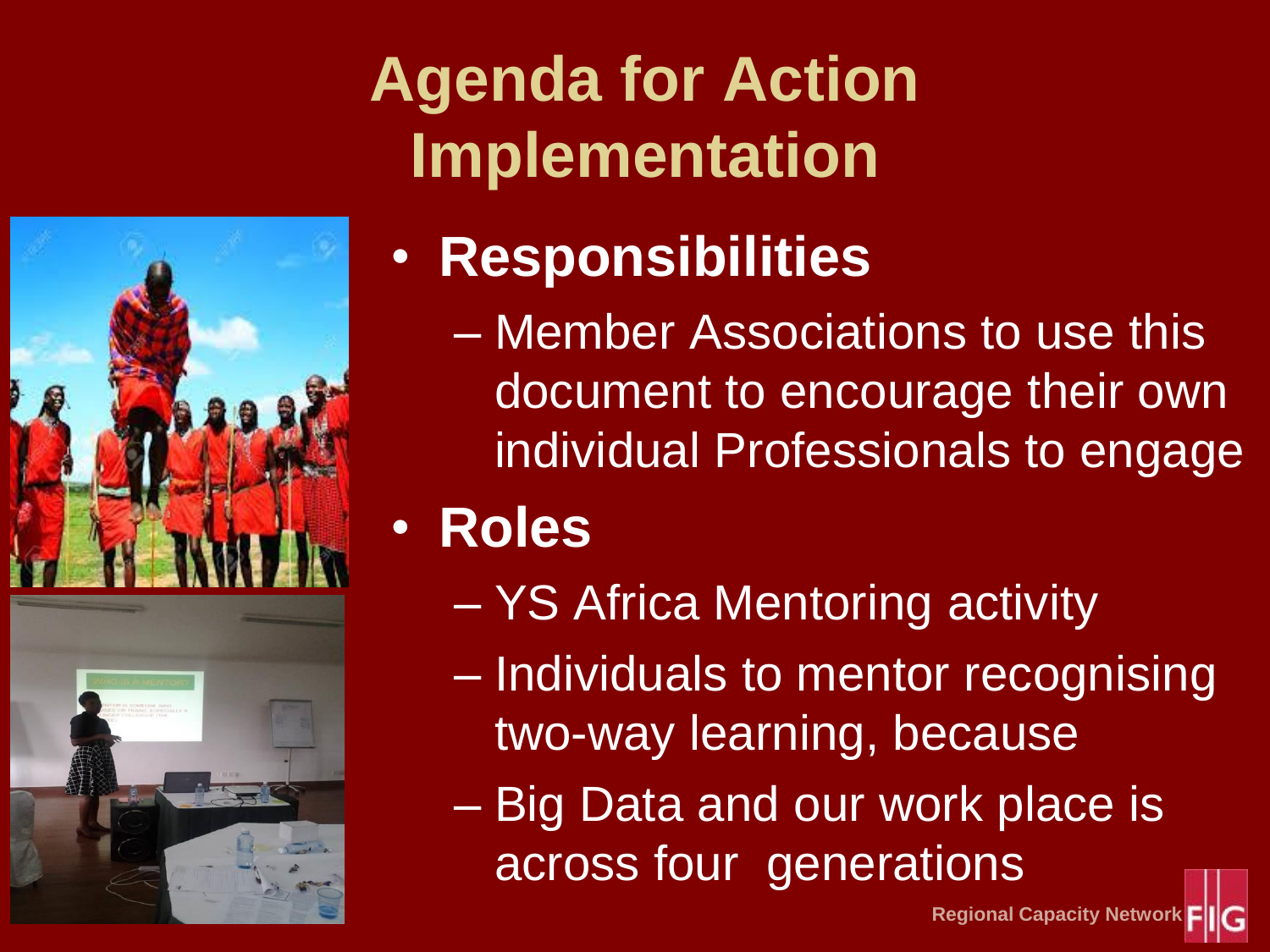## **Lukenya Workshop - Thanks**

- **Partnerships:** 
	- **Thomson Reuters** sponsor and participation for both Workshop and cover art work
	- **YSN/Africa** who expect to formalise their Africa chapter
- **People:** 
	- Members attending and working groups/leads
	- Institution Surveyors of Kenya,



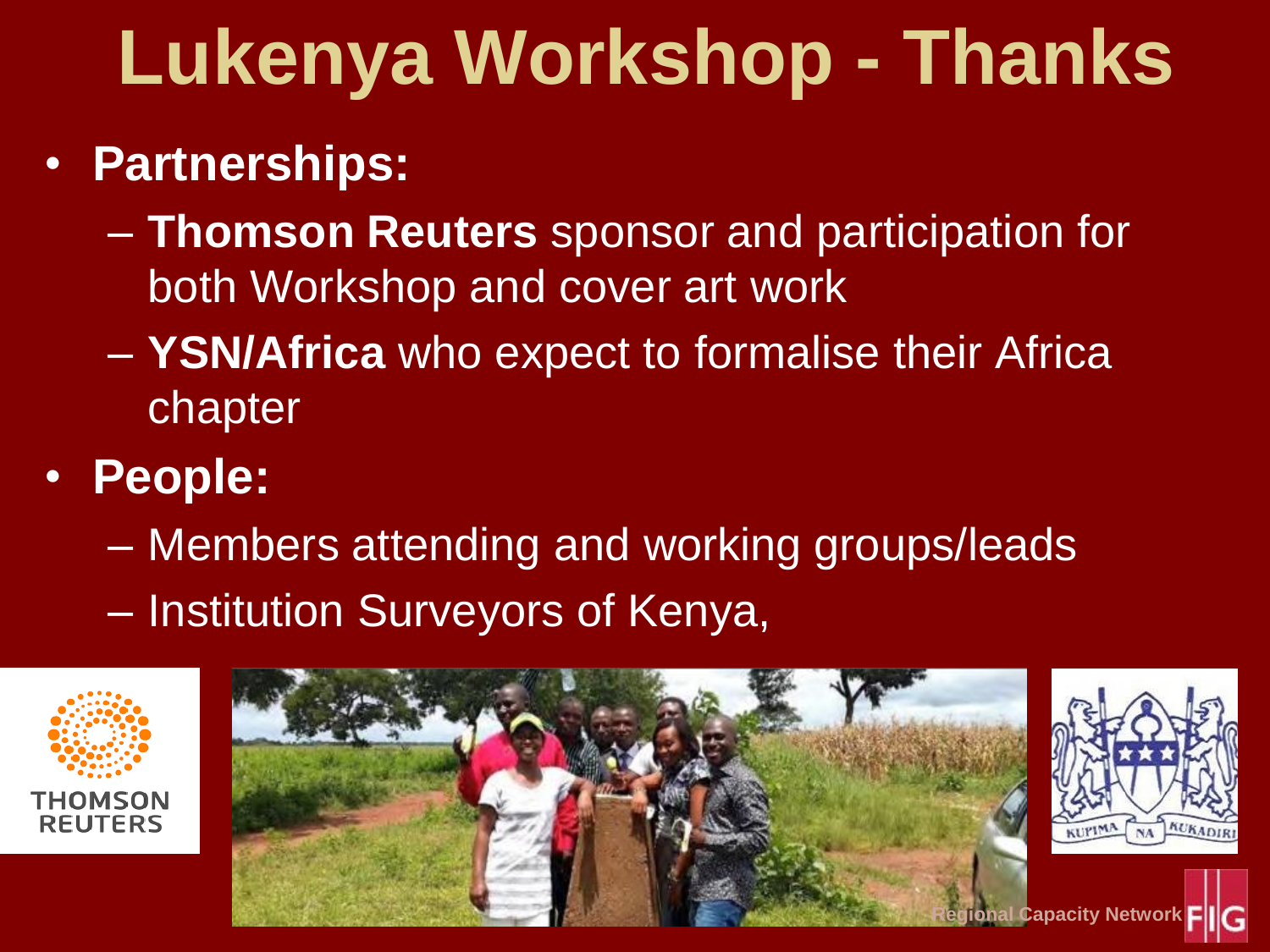

## **ARN next steps**

### **1.Nairobi Workshop 2015** *(upload)* **2.Workshop 2016**

- Young Surveyors Network
- Federation of French Speaking Surveyors (FGF)
- FIG Commission 8
- Ghana Institution of Surveyors

#### And

• Member associations....our bedrock for implementation and operationalisation

**Regional Capacity Network**

*ARN Roundtable Tuesday @ 12.45pm*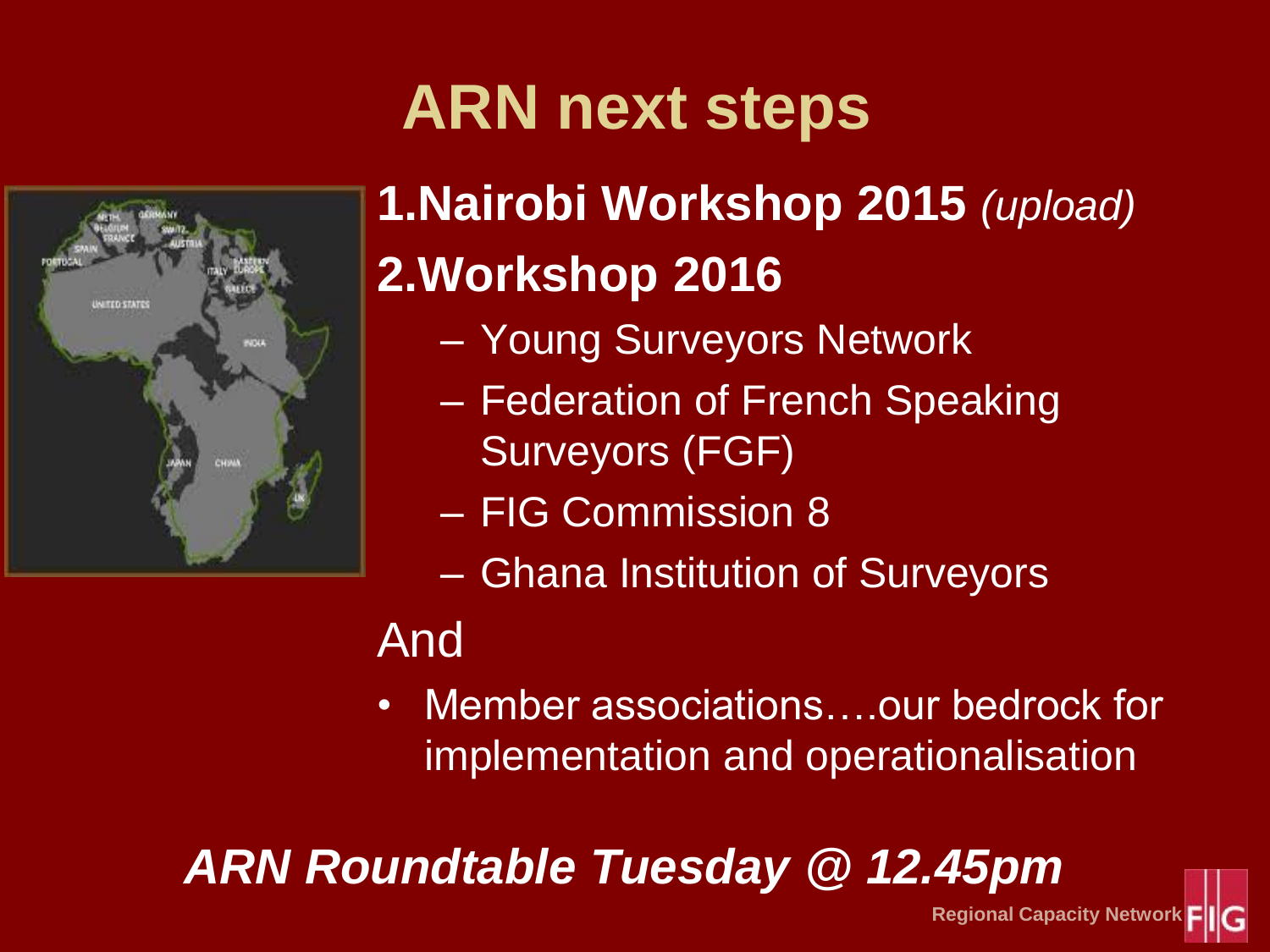## **III Upcoming Regional Proposal**

- Region: Pacific Island Countries and Territories (PICTs)
- Early lead: Pacific Geospatial & Surveying Council (PGSC) outreach to UN GGIM/AP

#### Aims to enable:

- A framework to provide sustainable resource base to support geospatial and survey activities
- Consideration to broaden to other FIG disciplines
- A self reliant community that has a culture of learning, innovation, collaboration and gender equality activities
- Discussion through out the Working Week